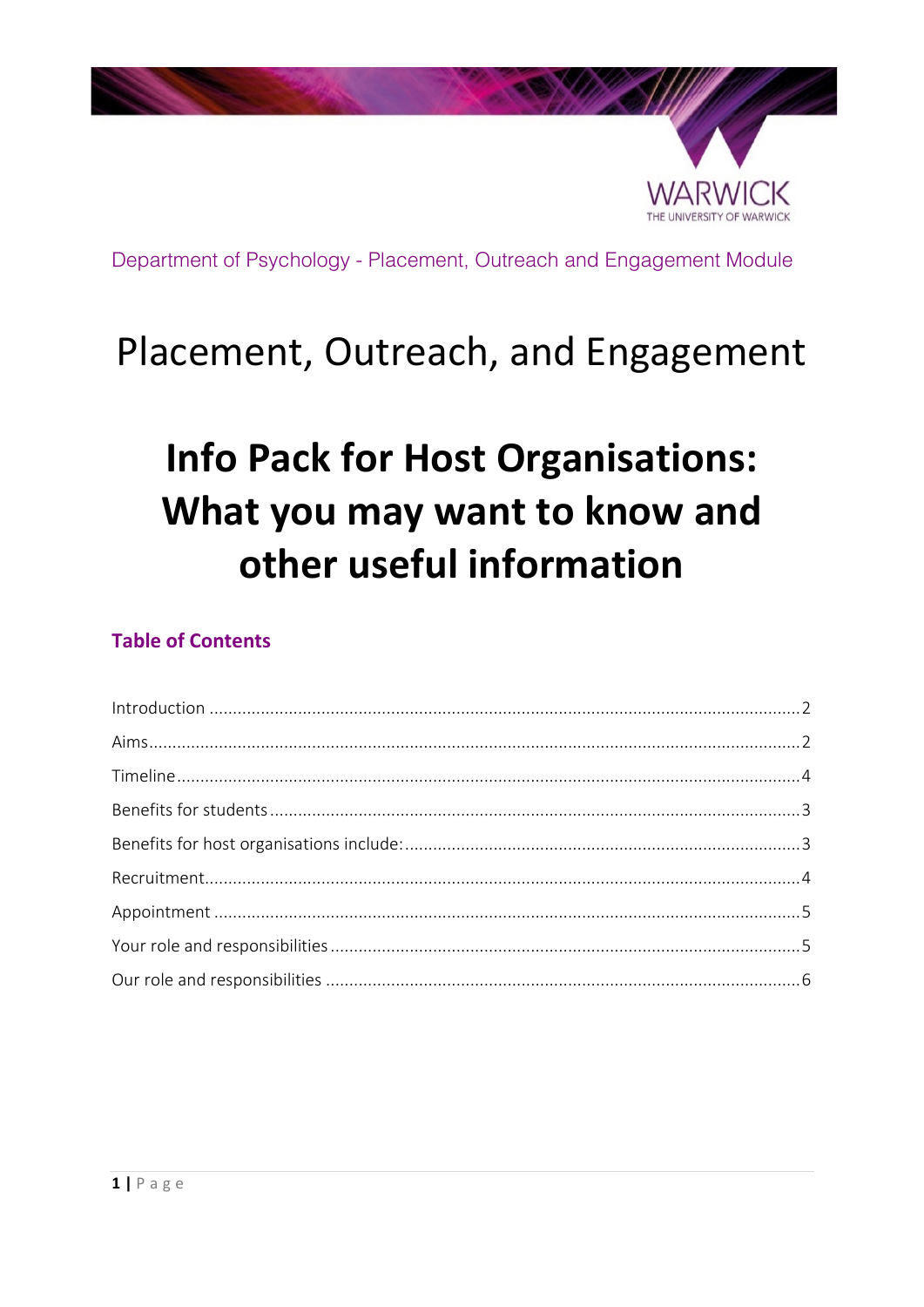

## <span id="page-1-0"></span>**Introduction**

Thank you for your interest in hosting a volunteer Psychology student from the University of Warwick who is undertaking the module 'Placement, Outreach and Engagement'. This module connects talented final year Psychology undergraduate students with a range of host organisations, including charities, NGOs, government departments, community centres and groups, private companies, and other clients. The module is typically ten weeks in length, from October to December, and involves between 50 and 60 hours of work experience and around 100 hours of academic seminars. The placement hours can be undertaken on-site, remotely, or as a combination of on-site and remote work. This brief info pack will give you an overview of the module, including the benefits of providing one (or more) of our students to volunteer with your organisation.

## <span id="page-1-1"></span>**Aims**

'Placement, Outreach and Engagement' is a unique module that includes both a placement (provided by organisations like yours) and academic seminars (delivered by us!). This module offers Psychology students an opportunity to work with an organisation to support, design, develop and deliver resources and materials for outreach and public engagement. Resources can include:

- marketing material
- social media communications
- community events
- presentations and workshops
- research and impact reports
- teaching resources etc.

The resources and activities that the student helps with should be linked to an aspect of Psychology (in the broader sense), apply the research methods used in psychology, or benefit a vulnerable/disadvantaged group in the UK or abroad.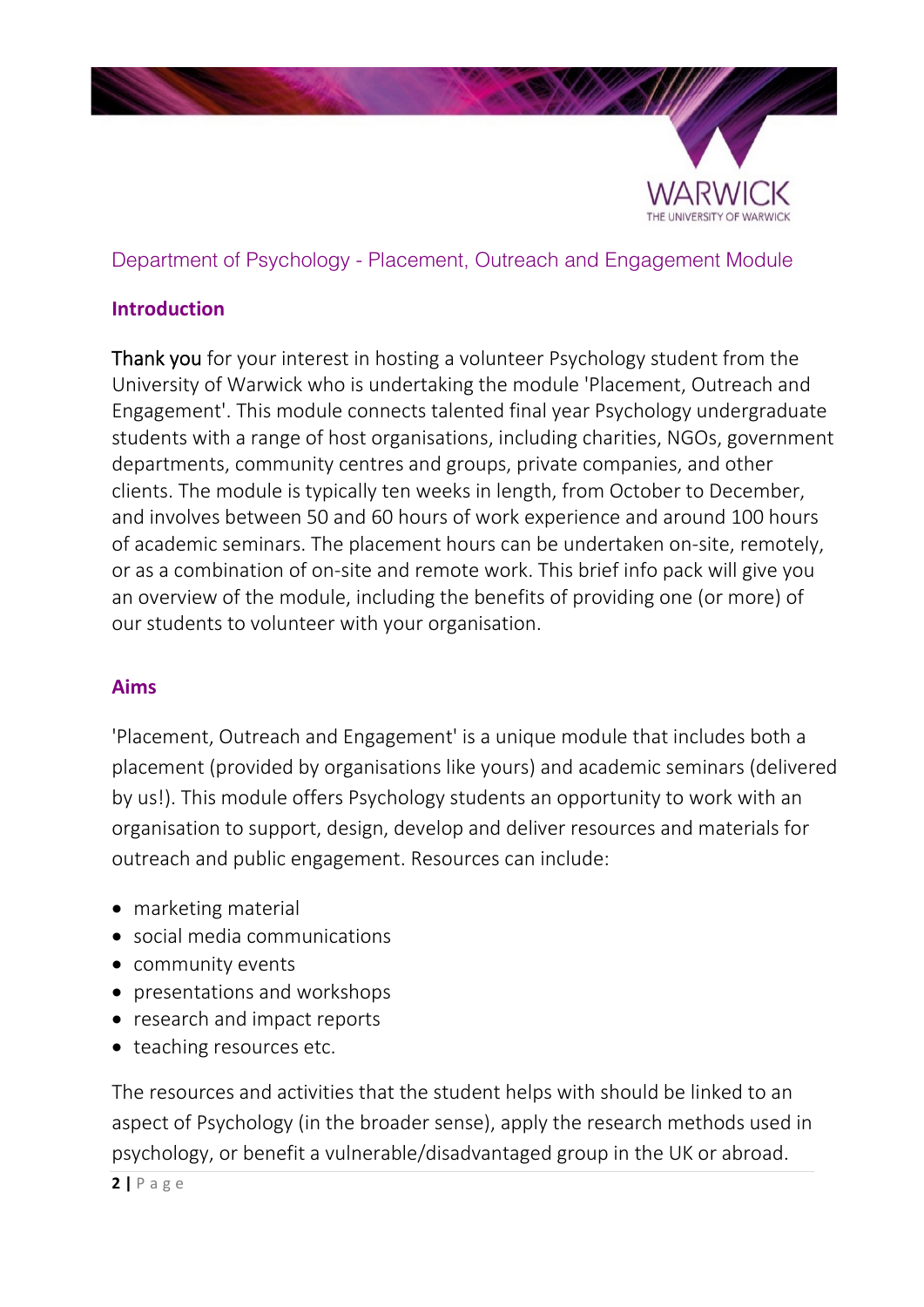

## <span id="page-2-0"></span>**Benefits for students**

## **Students undertaking this module would benefit from the opportunity to:**

- develop an understanding of and expertise in outreach and engagement;
- work in a professional capacity liaising and collaborating with colleagues, stakeholders and clients;
- develop an awareness of structural and socio-cultural aspects in workplaces;
- learn key career skills (e.g. project management, working to a brief, etc.);
- <span id="page-2-1"></span>develop transferable skills (e.g. decision making, problem-solving, etc.).

## **Benefits for host organisations include:**

- Your organisation can take advantage of the skills, knowledge and enthusiasm of our hard-working students;
- Your staff could enhance their management skills by mentoring a motivated student;
- Taking placement students will raise your corporate social responsibility profile;
- Your organisation will gain brand advocates. The student you host will probably talk about his or her placement experience with peers, friends, and family members, essentially advertising your organisation.
- Our Department will promote your brand via its professional networks online and offline. For example, we regularly 'tweet' about collaborations with partner organisations.
- You will provide students with an invaluable experience to see how outreach and engagement is used to benefit our society;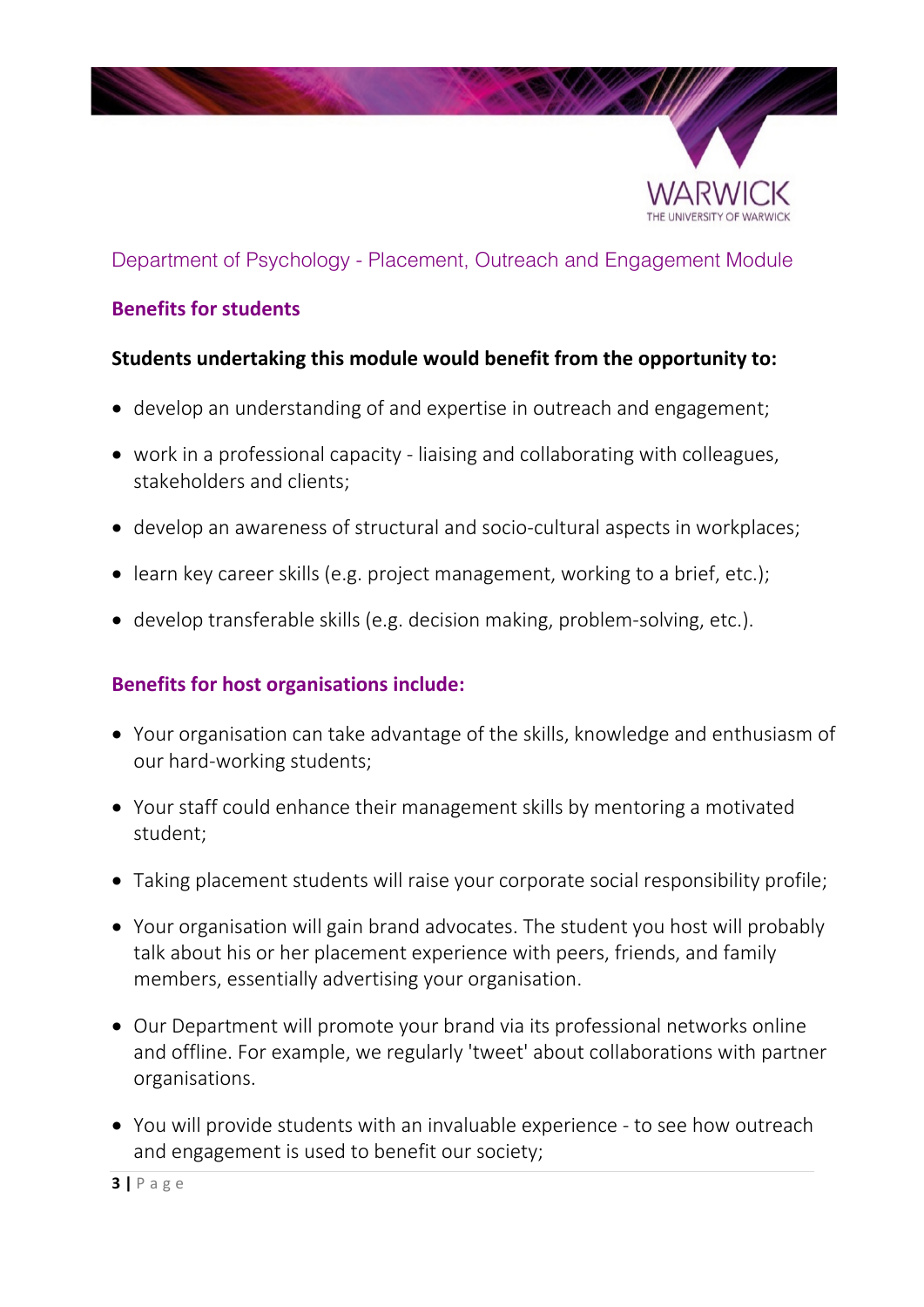

 You will help students to make more informed career choices, which might include working for your organisation.

## <span id="page-3-0"></span>**Timeline for host organisations**

- March you will complete a short online form describing the project and tasks the student will carry out in their placement. We will also ask you to specify the selection criteria. You can access the form here: [http://warwick.co1.qualtrics.com/jfe/form/SV\\_0P4vuIkfH3oMkMS](http://warwick.co1.qualtrics.com/jfe/form/SV_0P4vuIkfH3oMkMS)
- June our Department will support you in selecting one (or more) student for your placement project. Please see the 'Recruitment' section on page 4.
- October the placement starts. Your placement student is expected to work 5.5 hours per week (on average) on your project as well as attend fortnightly academic seminars at the University of Warwick.
- December the student finishes the placement and submits a final report and any other agreed deliverables.

## <span id="page-3-1"></span>**Recruitment**

- The Department of Psychology Placement Teaching Fellow will support the initial recruitment of the student by advertising the role on your behalf and shortlisting the applications for you. Only the most suitable candidates will be passed on to you for consideration.
- Your responsibilities are:
	- $\checkmark$  In March: to complete an online placement/project specification template: [http://warwick.co1.qualtrics.com/jfe/form/SV\\_0P4vuIkfH3oMkMS.](http://warwick.co1.qualtrics.com/jfe/form/SV_0P4vuIkfH3oMkMS)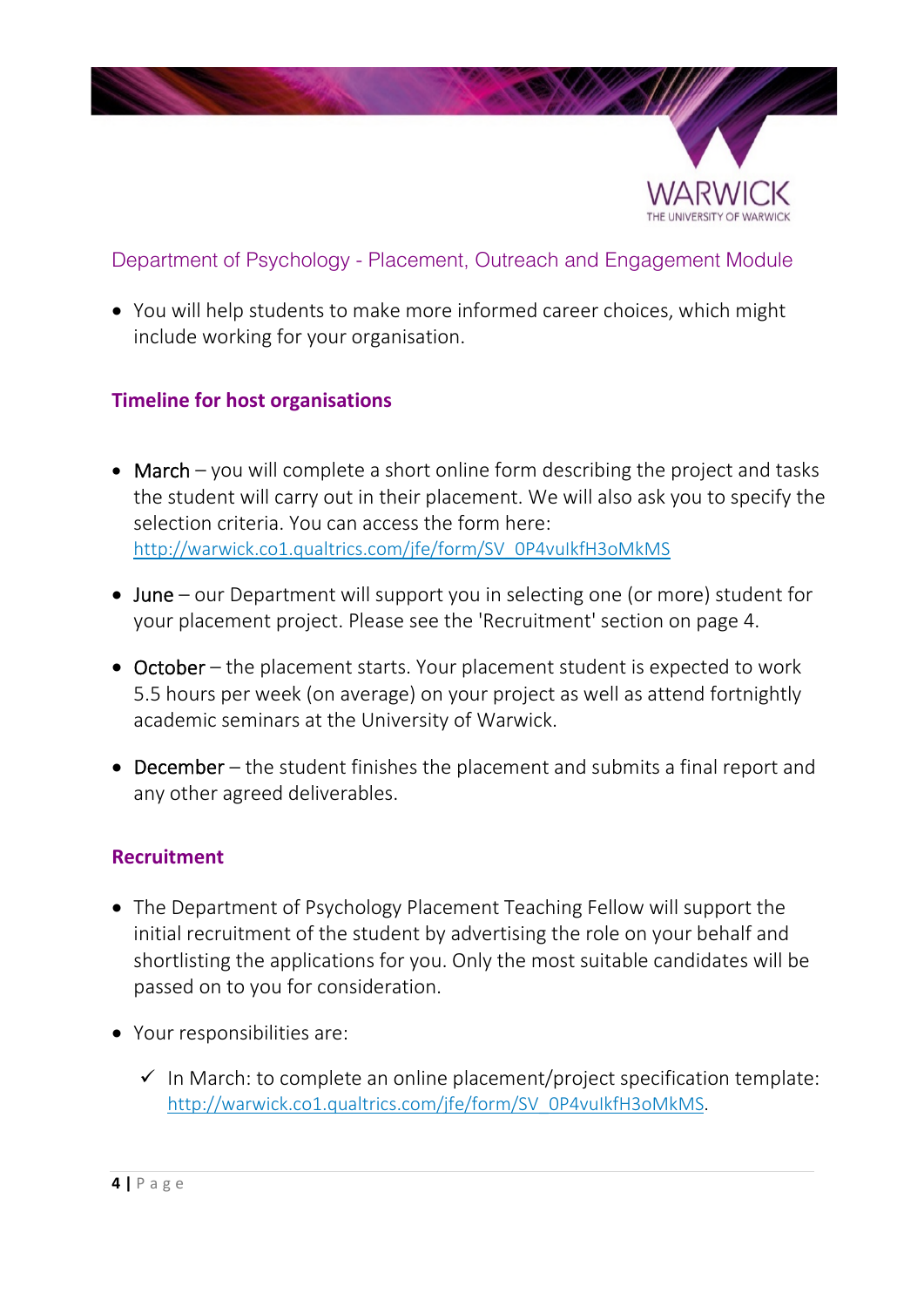

 $\checkmark$  In June: to organise interviews with the candidates shortlisted for you (online or in-person). Our Placement Teaching Fellow will be happy to assist with this as and when needed.

## <span id="page-4-0"></span>**Appointment of a placement student**

- You should contact the successful and unsuccessful candidates to inform them about the outcomes of their interview.
- You should inform the appointed candidate of any pre-requisites they will have to satisfy before taking up the placement (e.g. DBS, confidentiality agreements, etc.)
- The Placements Teaching Fellow should be notified of the selected student. This will allow us to raise a memorandum of understanding between our Department and your organisation.

## <span id="page-4-1"></span>**Your role and responsibilities as a host organisation**

- Before the placement:
	- a) Project description we will ask you to complete a short online form describing the project the student will carry out or join. There is, of course, some flexibility as we understand that the project's focus could change slightly once the student starts the placement or that you might want to put forward several tasks for the student to choose from. We are also happy to advise on and assist with project development.
	- b) Recruitment while the placement starts in October, the recruitment process takes place in June, before students leave for their summer break. We will shortlist applicants for you internally before putting forward candidates for interview. We ask you to conduct interviews with the shortlisted candidates and inform them whether they have been successful.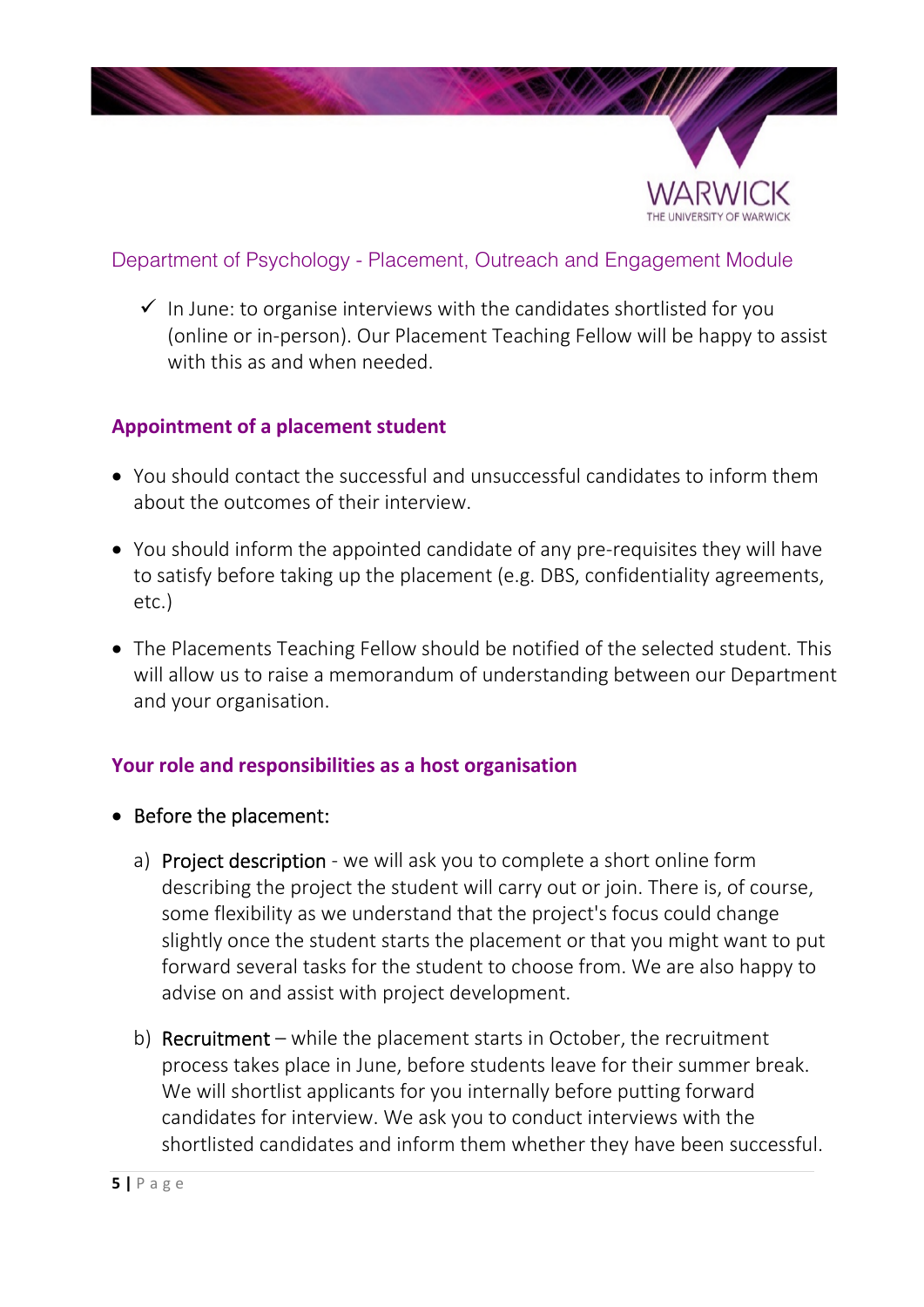

We are happy to offer support in setting online interviews as and where needed.

- c) Preparation as the placement is for a relatively short period (10 weeks), it is helpful to make preparations to maximise the time available. Where appropriate, ensure to alert any other staff or team in your organisation of the student's expected arrival and set up an induction plan in advance (e.g. training requirement, DBS checks, etc.).
- During the placement: the student's line-manager or mentor is responsible for ensuring the student progresses as planned and assisting them where necessary. Regular weekly meetings are useful to assess progress and identify any issues straight away. We ask you to inform us of any concerns you may have about the student's progress, conduct, or wellbeing so that we can support your organisation and the student accordingly.
- End of the Placement: we would advise you to have a final meeting with your student to evaluate the project results, summarise the work the student has completed and thank the student.
- Evaluation of the process: at the end of the placement, we will ask you to provide informal feedback regarding your experience as a host organisation. This feedback will allow us to improve the placement experience in the future.

## <span id="page-5-0"></span>**Our role and responsibilities**

- Before the placement:
	- d) Project description we will discuss your placement project with you to ensure it is mutually beneficial for your organisation and our student.
	- e) Recruitment we will advertise your placement project to eligible Psychology undergraduate students and shortlist only the most suitable applicant(s) for your consideration.